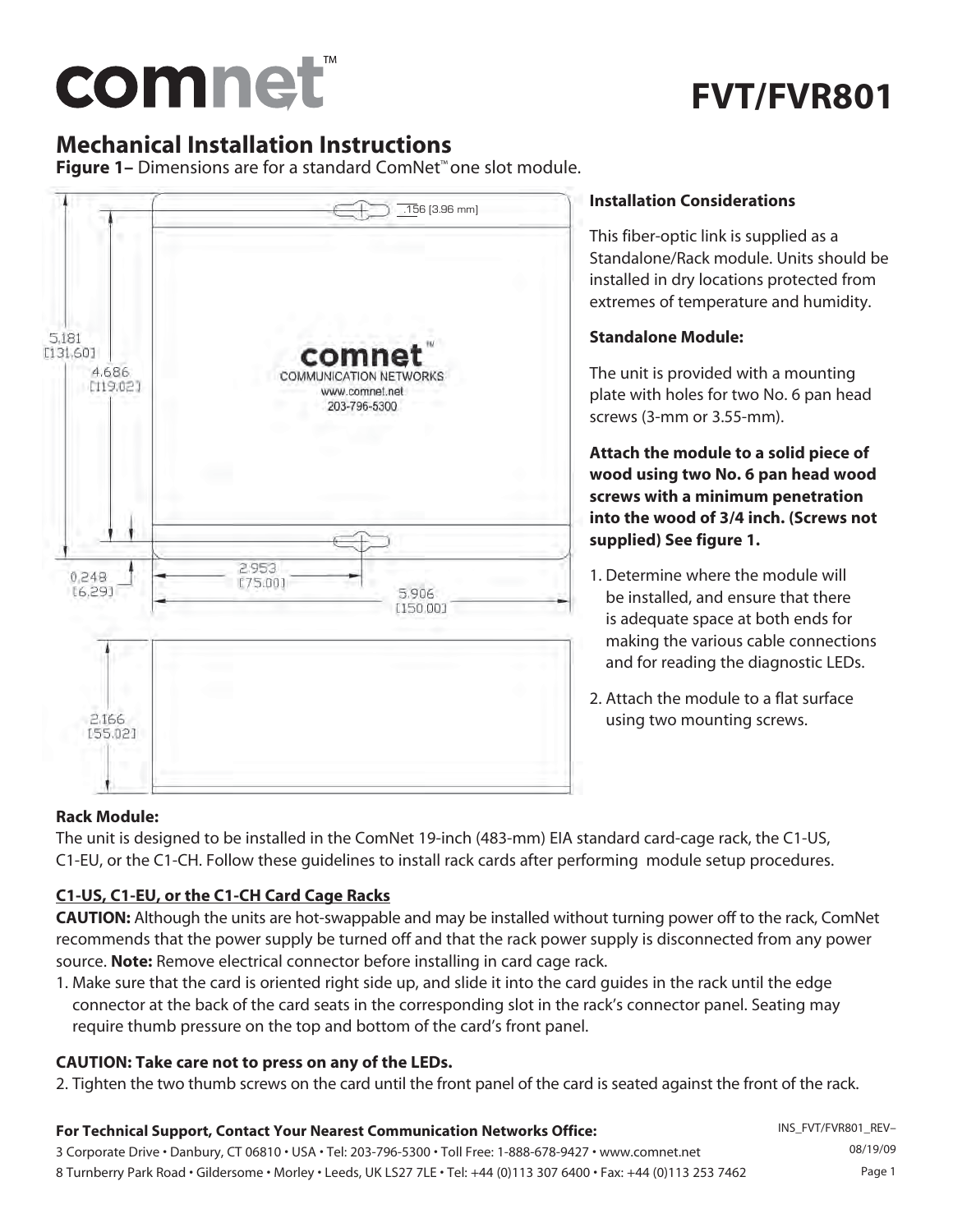

# **FVT801**

#### INSTALLATION INSTRUCTIONS

# **8-CHANNEL 10-BIT DIGITAL VIDEO TRANSMITTER**



# **NOTE:** Remove Electrical Connector for Rack Mount Units

**WARNING:** Unit is to be used with a Listed Class 2 or LPS power supply rated 9-12 VDC @ 1A.

**WARNING:** This unit should be installed in a restricted access location; available through the use of a lock and key or other means of security. Access should be limited to service personnel who have been instructed about the reasons for the restrictions to the location. Any and all precautions should be taken and controlled by the authority responsible for the location.

#### **IMPORTANT SAFEGUARDS:**

**A) Elevated Operating Ambient** - If installed in a closed or multi-unit rack assembly, the operating ambient temperature of the rack environment may be greater than room ambient. Therefore, consideration should be given to installing the equipment in an environment compatible with the maximum ambient temperature (Tma) specified by the manufacturer.

**B) Reduced Air Flow** - Installation of the equipment in a rack should be such that the amount of air flow required for safe operation of the equipment is not compromised.

#### **For Technical Support, Contact Your Nearest Communication Networks Office:**

3 Corporate Drive • Danbury, CT 06810 • USA • Tel: 203-796-5300 • Toll Free: 1-888-678-9427 • www.comnet.net 8 Turnberry Park Road • Gildersome • Morley • Leeds, UK LS27 7LE • Tel: +44 (0)113 307 6400 • Fax: +44 (0)113 253 7462 INS\_FVT/FVR801\_REV– 08/19/09 Page 2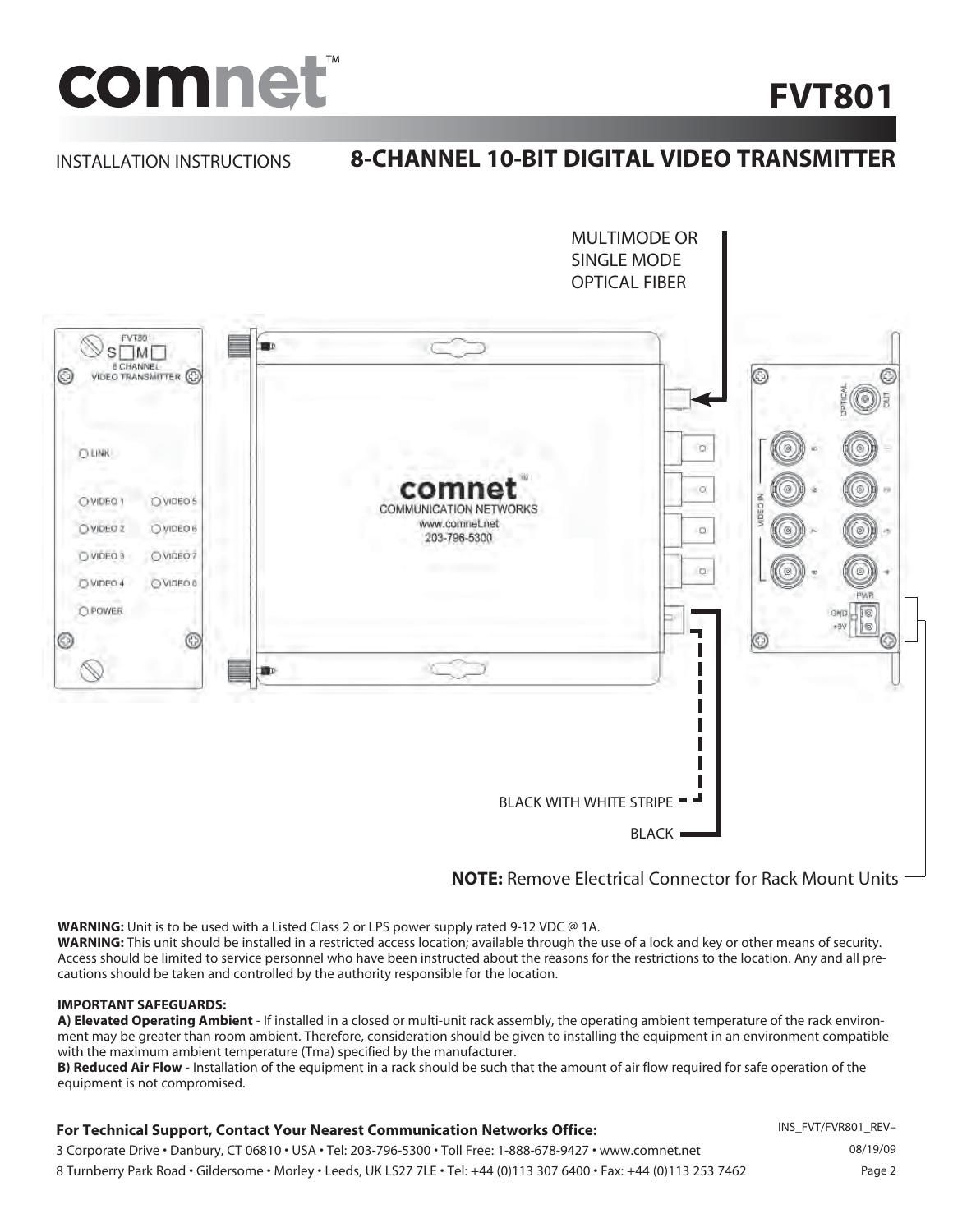

# **FVR801**

### INSTALLATION INSTRUCTIONS

# **8-CHANNEL 10-BIT DIGITAL VIDEO RECEIVER**



# **NOTE:** Remove Electrical Connector for Rack Mount Units

**WARNING:** Unit is to be used with a Listed Class 2 or LPS power supply rated 9-12 VDC @ 1A. **WARNING:** This unit should be installed in a restricted access location; available through the use of a lock and key or other means of security. Access should be limited to service personnel who have been instructed about the reasons for the restrictions to the location. Any and all precautions should be taken and controlled by the authority responsible for the location.

#### **IMPORTANT SAFEGUARDS:**

**A) Elevated Operating Ambient** - If installed in a closed or multi-unit rack assembly, the operating ambient temperature of the rack environment may be greater than room ambient. Therefore, consideration should be given to installing the equipment in an environment compatible with the maximum ambient temperature (Tma) specified by the manufacturer.

**B) Reduced Air Flow** - Installation of the equipment in a rack should be such that the amount of air flow required for safe operation of the equipment is not compromised.

#### **For Technical Support, Contact Your Nearest Communication Networks Office:**

3 Corporate Drive • Danbury, CT 06810 • USA • Tel: 203-796-5300 • Toll Free: 1-888-678-9427 • www.comnet.net 8 Turnberry Park Road • Gildersome • Morley • Leeds, UK LS27 7LE • Tel: +44 (0)113 307 6400 • Fax: +44 (0)113 253 7462

INS\_FVT/FVR801\_REV– 08/19/09 Page 3